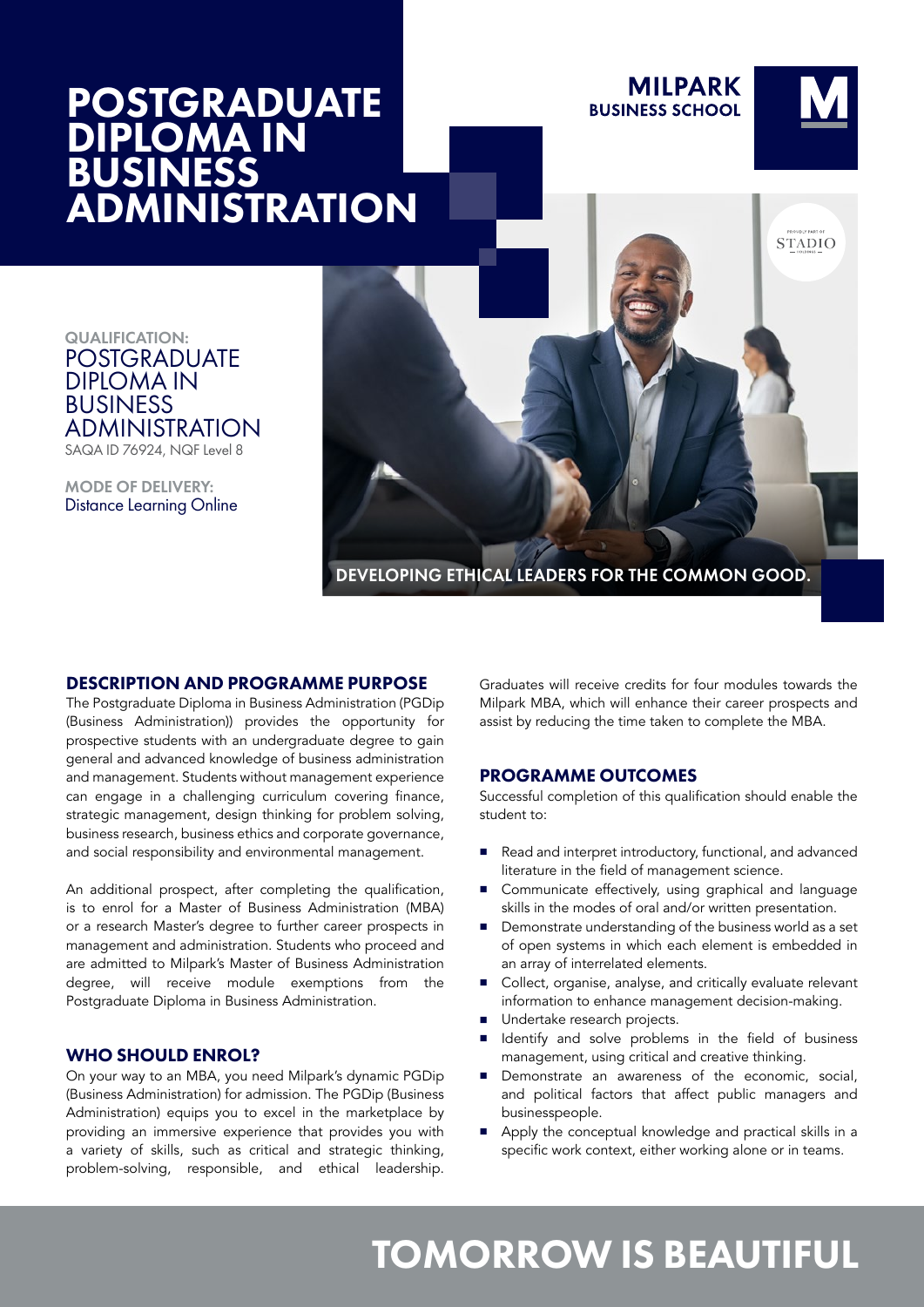## PROGRAMME STRUCTURE

| Module name                                        | Code            | <b>Credits</b> | C/E             |
|----------------------------------------------------|-----------------|----------------|-----------------|
| Finance for Non-Financial Managers**               | FNFM01-OS       | 0              | <b>Bridging</b> |
| General Management Environment                     | GENV01-8        | 15             | Compulsory      |
| <b>Business Ethics and Corporate Governance</b>    | BECG01-8        | 15             | Compulsory      |
| Social Responsibility and Environmental Management | SREM01-8        | 15             | Compulsory      |
| Management Accounting and Finance                  | MAFI1A-8        | 0              | Compulsory      |
| Design Thinking for Problem Solving                | <b>DTPS01-8</b> | 20             | Compulsory      |
| <b>Strategic Management</b>                        | STRM01-8        | 20             | Compulsory      |
| Research Methodology                               | <b>BRES01-8</b> | 20             | Compulsory      |

\*\*This module is compulsory for all students who have not studied financial management at an undergraduate level or have no working experience in financial management. This course must be completed within the first semester of studies before attempting Management Accounting and Finance MAFI1A-8.

## MODULE DESCRIPTIONS

## BUSINESS ETHICS AND CORPORATE GOVERNANCE BECG01-8

This module exposes students to perspectives and philosophies on moral and business ethics. Students will develop skills to identify and manage issues related to ethical practice and decision-making and will be exposed to the requirements and practice of good corporate governance.

#### DESIGN THINKING FOR PROBLEM SOLVING DTPS01-8

After completion of this module, students would have developed skills in alternative methodologies for problemsolving and the ability to create innovative solutions. Students should have developed an ability to define the problem that needs to be resolved in an empathetic way, allowing for a human-centred approach to product and service design.

#### FINANCE FOR NON-FINANCIAL MANAGERS FNFM01-OS\*\*

This short course introduces you to basic financial management principles and empowers you to better understand the financial aspects of business and management decisions. The purpose of the course is to enable people with no financial background to understand finance and its associated terminology. It will enable you to do the basics such as understand and analyse financial statements, complete basic cash and capital budgeting, manage working capital, make valid pricing decisions, and assess project progress and returns.

## GENERAL MANAGEMENT ENVIRONMENT GENV01-8

After students have completed this module, they should have a good theoretical and practical understanding of management. Emphasis is placed on the managerial skills needed at various levels of management and the ways in which to master management skills and competencies. Furthermore, an understanding of the nature of designing and managing a 'winning strategy' is demonstrated.

## MANAGEMENT ACCOUNTING AND FINANCE MAFI1A-8

The purpose of this module is to provide students with the tools and abilities that enhance their decision-making proficiency. The ability to make informed and rational financial decisions is critical if students are to succeed within the financial management sphere.

## RESEARCH METHODOLOGY BRES01-8

After students have completed this module, they should have a good theoretical and practical understanding of conducting applied research in a relevant business sector. Emphasis is placed on identifying an appropriate and viable research problem, formulating aligned research questions and objectives, conducting a literature review, and selecting an appropriate design. Students will have to draft and submit an initial research report based on the research conducted, presenting their findings, conclusions, and recommendations.

#### SOCIAL RESPONSIBILITY AND ENVIRONMENTAL MANAGEMENT SREM01-8

The purpose of this module is to empower students (business executives, managers and leaders) to understand the influence and impact of business enterprises and their responsibilities. The module examines the social, ethical, and environmental issues faced by both business and other kinds of organisations, providing business executives, managers, and leaders with a theoretically supported analytical perspective of Corporate Social Responsibility (CSR) and enabling them to critically assess CSR issues, initiatives, drivers, and responses. The module will enable students to recognise that current forms of economic activity are either unsustainable or will at least be subject to a wider raft of ethical, social and environmental constraints in the future. As such, the module considers social, ethical, and environmental issues to the extent to which they represent both constraints and opportunities for commercial enterprise.

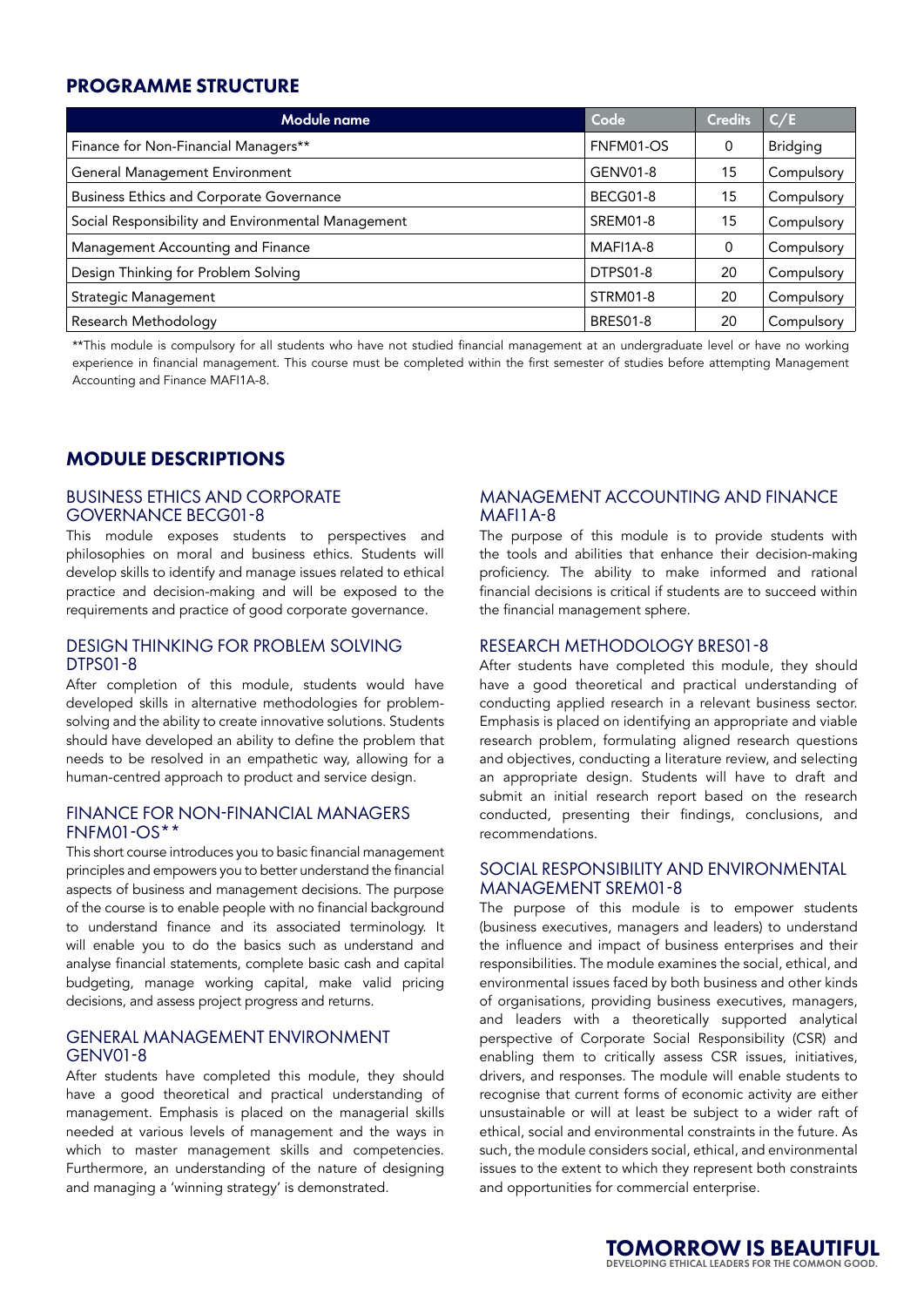## STRATEGIC MANAGEMENT STRM01-8

This module is designed to provide students with an essential understanding of the role of strategy in an organisation. Fundamental tools for the strategic analysis of the external and internal environment of the organisation are presented. Students will also develop an appreciation of the strategic thinking process.

## ADMISSION REQUIREMENTS

#### Entry Route 1

The minimum admission requirement for the PGDip (Business Administration) is a Bachelor's degree (NQF Level 6/7).

Admission to the qualification is further subject to academic selection criteria. Applicants must achieve an acceptable rating in the Milpark admission assessment.The applicant must also be:

- proficient in English. (Proof of proficiency may be required for international students.)
- computer and internet-literate.

Recognition of Prior Learning (RPL) applications\*

\*Kindly contact the relevant Programme Manager BEFORE applying online for admission on RPL grounds to determine availability, as RPL admissions are limited to 10% of the total intake and it is therefore continuously oversubscribed.

Applicants who do not have the required degree but who have extensive work experience and/or proven leadership in their field of endeavour may apply in terms of Milpark's Recognition of Prior Learning policy; however, admission on these grounds is limited. RPL applicants must have a minimum of 10 years of employment experience and demonstrate potential to complete the programme, and must submit:

- a comprehensive curriculum vitae and relevant certificates.
- a one-page essay motivating why they believe they should be admitted to the programme.

In addition, an applicant may be required to present him/ herself for an interview with the Selection Panel.

*Note:* only once all Entry Route 1 places have been finalised, can any RPL candidates be admitted onto the qualification.

#### Other certificates

Any applicant who has a certificate other than a South African National Senior Certificate has to provide a SAQA Certificate of Equivalence, if they want to enrol for a postgraduate qualification (www.saqa.org.za)

## MODE OF DELIVERY

The following mode is available for this specific programme: Distance learning online (DLO).

Please refer to the PGDip (Business Administration) Mode factsheet for more information.

## STUDENT SUPPORT

#### Library access

The Milpark Library provides access to e-books in a virtual library called Cyberlibris (Scholartext). Lecturers may create smart bookshelves per course or module for students to access (these shelves can contain prescribed and recommended books). Students can also create their own personal smart bookshelves containing resources for their studies. Having access to a digital library means that thousands of students can access books and resources from anywhere at the same time online. There is no need to make reservations and requests, and no limit on the time a student has to access a book. With the implementation of Cyberlibris, students also have access to full-text resources via ProQuest (global), Ebsco (global) and Sabinet (South African publications) to assist with research and enrich their learning experience. Access to the Library is included in the module fee.

#### Tutor

Comprehensive student support services are available. Students are provided with administrative support by Student Services. To assist with understanding content, students have access to tutors whom they can contact individually. Students who experience study and/or personal problems have access to a student counsellor. All support services are available to registered students *myMilpark (myCourses).*

## RULES OF PROGRESSION

All modules are compulsory. Students are required to complete all seven credit-bearing modules. Students require 120 credits to complete the qualification. Finance for Non-Financial Managers FNFM01-OS must be completed by all students who have not studied financial management at an undergraduate level or have no working experience in financial management.

## ASSESSMENT

Formative assessment contributes 40% towards the final mark. Most modules have multiple formative assessments. These will be communicated to you at the start of the semester.

Distance-learning online (DLO) students need to participate in specific online forums per module and join online live@ Milpark sessions to meet the DP requirement.

Students will complete a final, summative assessment at the end of each semester, which contributes 60% towards the final mark. Students need to obtain a sub-minimum mark of 40% in the final, summative assessment and an overall mark of 50% to pass the module.

## **DURATION**

The programme can be completed in a minimum of one year and a maximum of three years.